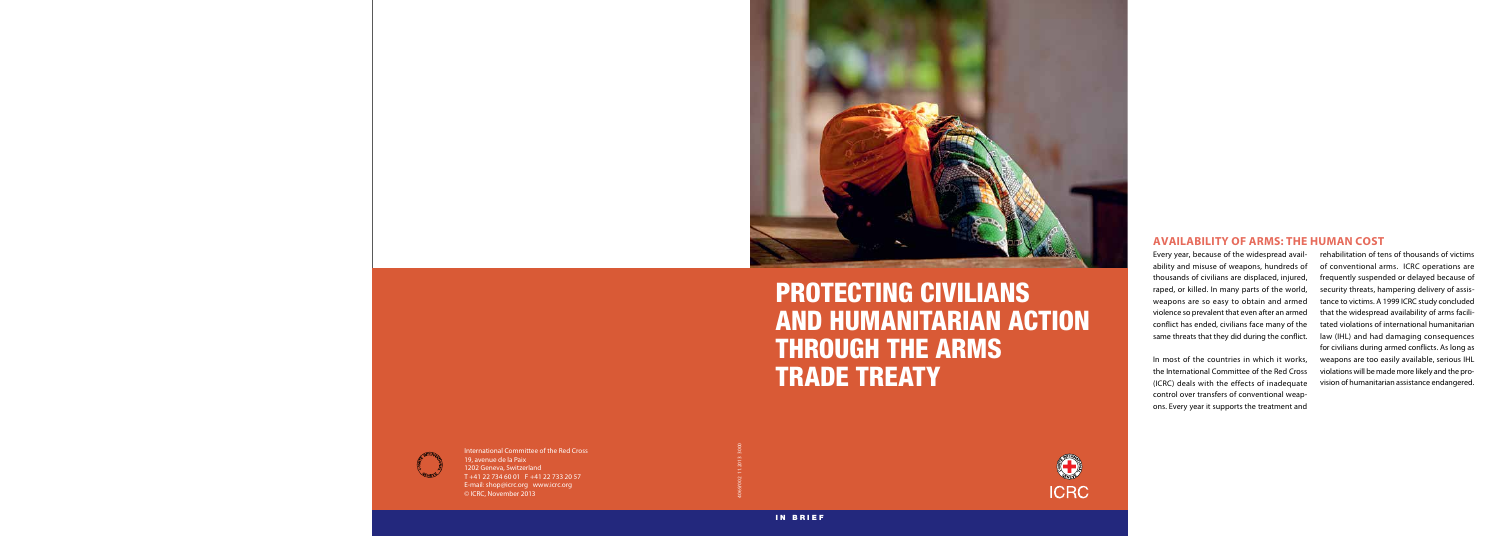

## **AVAILABILITY OF ARMS: THE HUMAN COST**

Every year, because of the widespread avail ability and misuse of weapons, hundreds of thousands of civilians are displaced, injured, raped, or killed. In many parts of the world, weapons are so easy to obtain and armed violence so prevalent that even after an armed conflict has ended, civilians face many of the same threats that they did during the conflict.

In most of the countries in which it works, the International Committee of the Red Cross (ICRC) deals with the effects of inadequate control over transfers of conventional weap ons. Every year it supports the treatment and rehabilitation of tens of thousands of victims of conventional arms. ICRC operations are frequently suspended or delayed because of security threats, hampering delivery of assis tance to victims. A 1999 ICRC study concluded that the widespread availability of arms facili tated violations of international humanitarian law (IHL) and had damaging consequences for civilians during armed conflicts. As long as weapons are too easily available, serious IHL violations will be made more likely and the pro vision of humanitarian assistance endangered.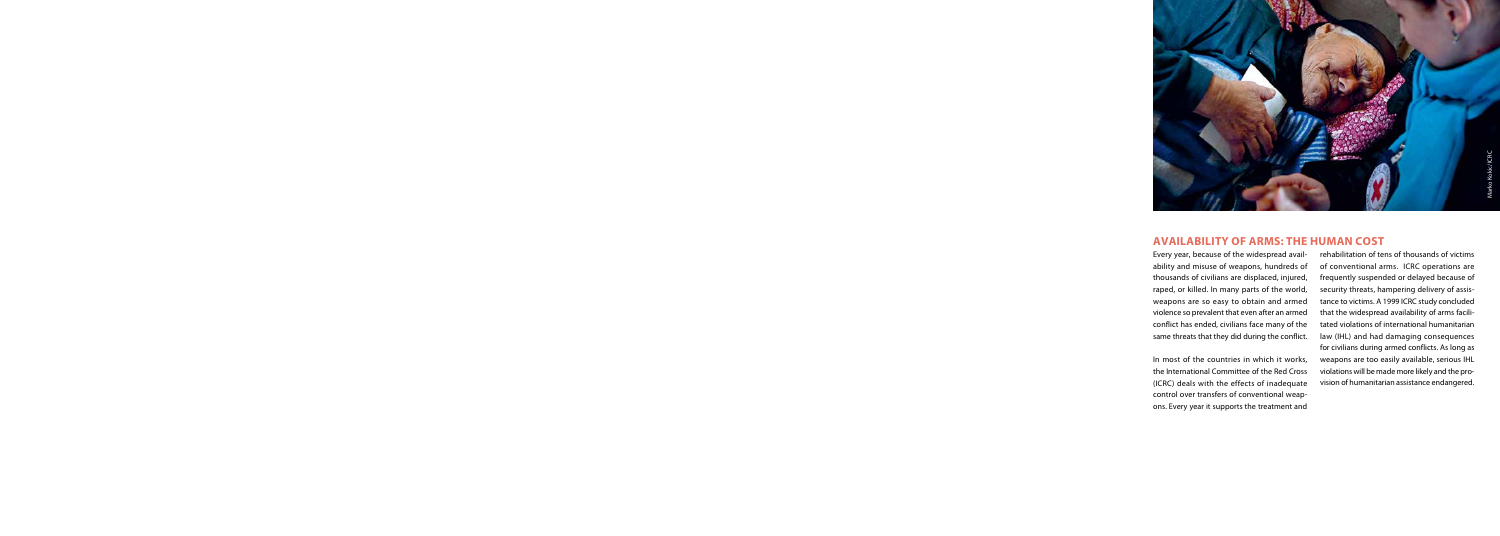

## **The Arms Trade Treaty and its humanitarian objective**

In 2006, the United Nations began a process to explore the feasibility, and the elements, of an "Arms Trade Treaty," recognizing that the absence of common international standards for the transfer of conventional arms contributes to armed conflict, crime, acts of terrorism and the displacement of people, which, in turn, undermine peace, reconciliation, safety, security, stability and sustainable social and economic development. Two diplomatic conferences were held in 2012 and 2013 with the aim of elaborating a legally binding instrument on the highest possible common international standards for the transfer of conventional arms. On 2 April 2013, the UN General Assembly voted by a large majority in favour of adopting the Arms Trade Treaty (ATT).

The explicitly humanitarian concerns of the ATT may be discerned in many of its provisions. The preamble recognizes the consequences, in humanitarian terms, of the illicit and unregulated trade in conventional arms, as well as the fact that the vast majority of persons adversely affected by armed conflict and other forms of armed violence are civilians. It acknowledges the challenges that victims typically face and their need for care, physical rehabilitation and social and economic inclusion. The treaty also makes a crucial reference to States' determination to act in accordance with the "principle" of respecting and ensuring respect for IHL and human rights. All these affirmations support the treaty's express purpose: to reduce human suffering.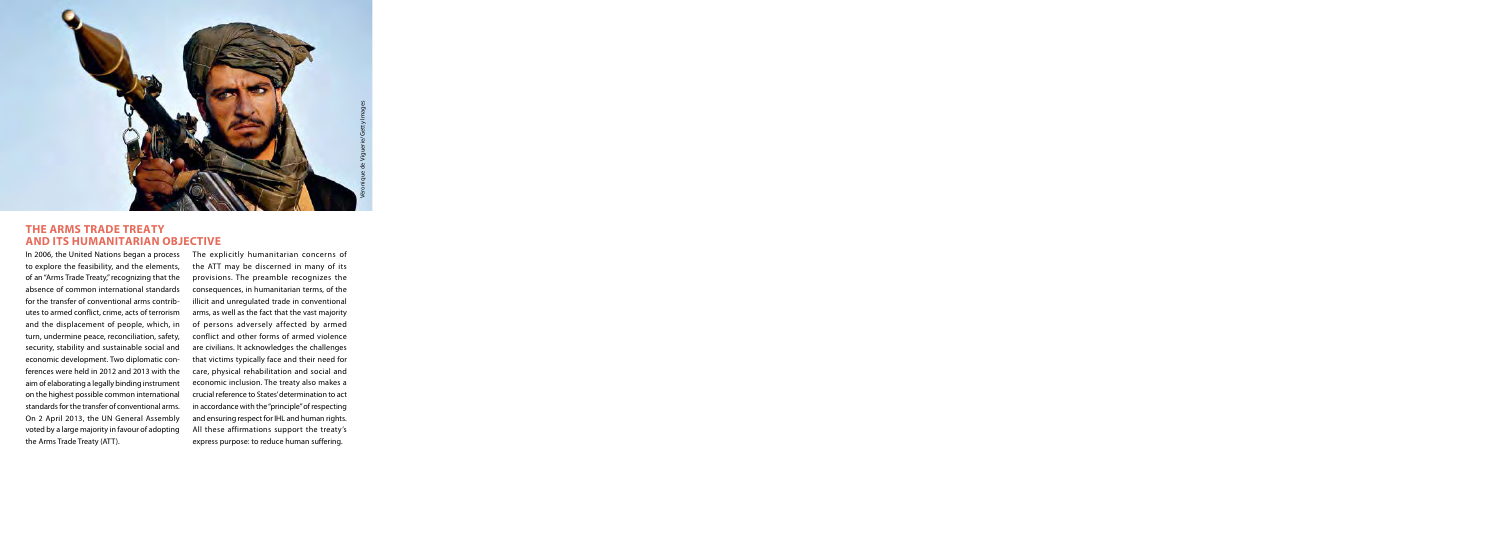

## **Prohibitions based on IHL and international human rights law**

Under the Geneva Conventions and customary IHL, all States have an obligation to ensure respect for IHL. The ICRC takes the view that this entails a responsibility to make every effort to ensure that the arms and ammunition they transfer do not end up in the hands of persons who are likely to use them to violate IHL.

The ATT reflects this responsibility in two ways. First, it prohibits a State from transferring conventional arms, as well as parts, components and ammunition for them, if it knows that they would be used to commit genocide, crimes against humanity, or certain war crimes. Second, even where a State does not have such knowledge, the ATT requires it to a) assess the potential that a serious violation of IHL or international human rights law could be facilitated or committed with the arms or items to be exported, and b) not authorize the export of the items in question when there is an overriding risk of these violations happening.

'Serious violation of IHL' is another term for 'war crime' and encompasses grave breaches of the 1949 Geneva Conventions and of Protocol I of 8 June 1977 additional to the Geneva Conventions, as well as the other war crimes listed in the Rome Statute of the International Criminal Court and those defined under customary IHL. Serious violations of IHL include wilful killing, torture or inhuman treatment, taking of hostages, pillage, rape, directing attacks against civilian objects or civilians not taking direct part in hostilities, and directing attacks against hospitals, ambulances, or medical staff using the distinctive emblems of the Geneva Conventions. The ICRC has published a *Practical Guide* for applying IHL criteria in arms transfer decisions. The *Guide* sets out a range of indicators that can be used for making risk assessments, suggests sources of pertinent information, and provides a list of grave breaches and other war crimes. It can be ordered or downloaded via the ICRC's website (www.icrc.org).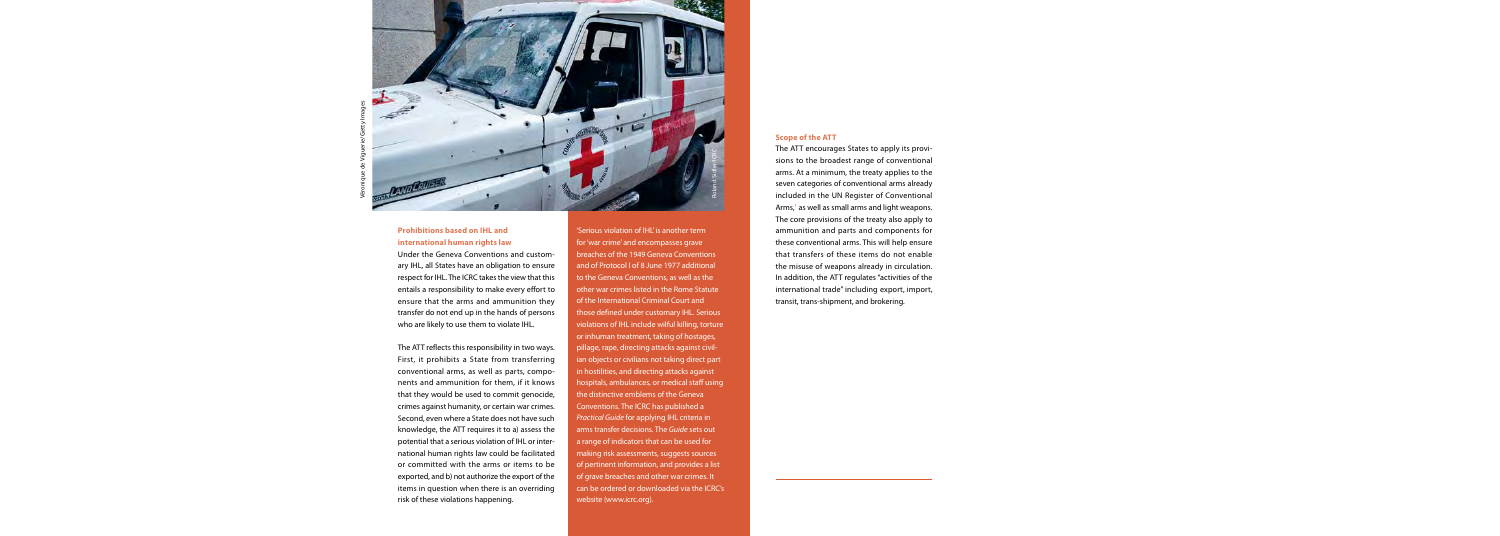

#### **Scope of the ATT**

The ATT encourages States to apply its provisions to the broadest range of conventional arms. At a minimum, the treaty applies to the seven categories of conventional arms already included in the UN Register of Conventional Arms,<sup>1</sup> as well as small arms and light weapons. The core provisions of the treaty also apply to ammunition and parts and components for these conventional arms. This will help ensure that transfers of these items do not enable the misuse of weapons already in circulation. In addition, the ATT regulates "activities of the international trade" including export, import, transit, trans-shipment, and brokering.

#### **Implementing the ATT**

The ATT was opened for signature on 3 June 2013. It will enter into force 90 days after the deposit of the 50th instrument of ratification, acceptance, or approval. If a State submits its instrument of ratification, acceptance, approval or accession after this date, the treaty will enter into force for it 90 days after the date of submission.

A State Party for which the treaty has entered into force must establish and maintain a national control system and designate national authorities and points of contact to oversee the implementation of the treaty. The ATT leaves it up to each State Party to determine the form, structure and legislative underpinning of its national control system. In practice, implementation will require a series of legislative, administrative and practical measures and States Parties will need to assess whether new measures are required to comply with the obligations set out in the treaty.

The ATT requires States Parties to maintain national records of authorized or actual exports of conventional arms, and to submit reports to the treaty's secretariat on these exports and on imports as well. States Parties must also report on the domestic laws, control lists and other administrative measures that they have adopted to implement the treaty. Each State Party involved in a transfer of conventional arms must also take measures to prevent their diversion.

<sup>1</sup> The seven categories of conventional weapon are as follows: battle tanks, armoured combat vehicles, large-calibre artillery systems, combat aircraft, attack helicopters, warships, missiles and missile launchers.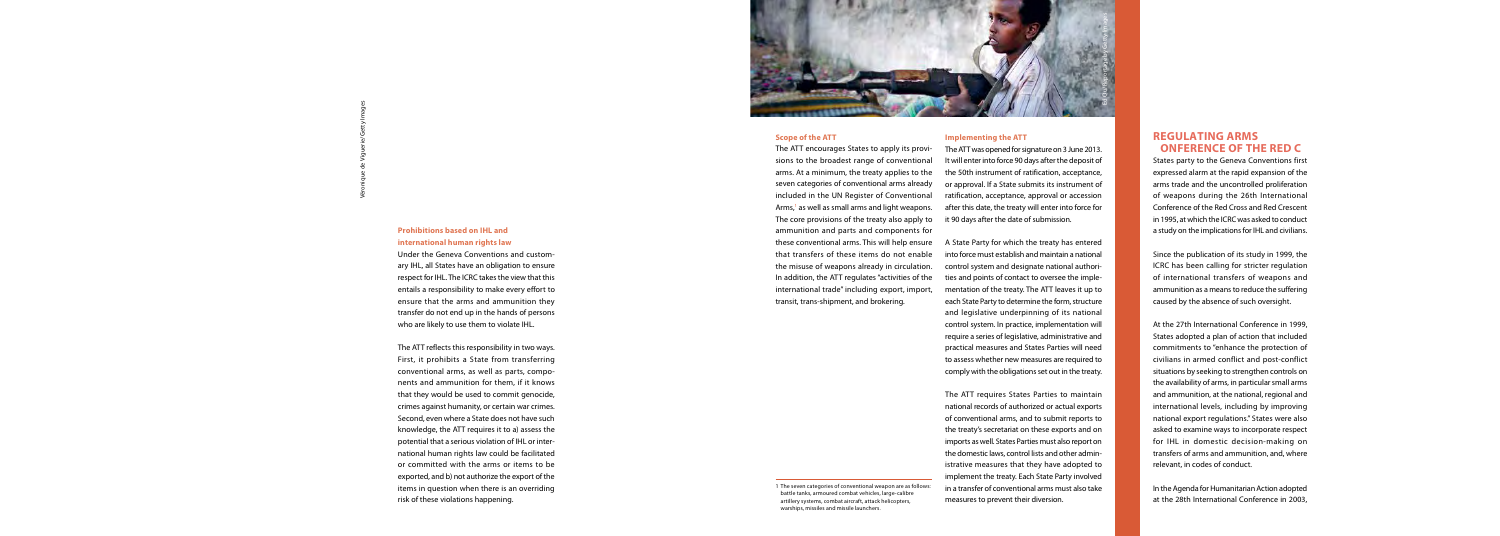

# **Regulating arms transfers: The International Conference of the Red Cross and Red Crescent**

States party to the Geneva Conventions first expressed alarm at the rapid expansion of the arms trade and the uncontrolled proliferation of weapons during the 26th International Conference of the Red Cross and Red Crescent in 1995, at which the ICRC was asked to conduct a study on the implications for IHL and civilians.

Since the publication of its study in 1999, the ICRC has been calling for stricter regulation of international transfers of weapons and ammunition as a means to reduce the suffering caused by the absence of such oversight.

At the 27th International Conference in 1999, States adopted a plan of action that included commitments to "enhance the protection of civilians in armed conflict and post-conflict situations by seeking to strengthen controls on the availability of arms, in particular small arms and ammunition, at the national, regional and international levels, including by improving national export regulations." States were also asked to examine ways to incorporate respect for IHL in domestic decision-making on transfers of arms and ammunition, and, where relevant, in codes of conduct.

In the Agenda for Humanitarian Action adopted at the 28th International Conference in 2003, States again moved to reduce the human suffering resulting from the poorly controlled availability and misuse of weapons by strengthening transfer controls. In recognition of their obligation to respect and ensure respect for IHL, States decided that controls on the availability of weapons had to be strengthened so that weapons would not end up in the hands of those who may be expected to use them to violate IHL. One of the action points was therefore to incorporate respect for IHL criteria in domestic laws or policies and in regional and global norms on arms transfers.

The 30th International Conference in 2007 also addressed the issue, stressing in a resolution that, "in light of the obligation of States to respect and ensure respect for international humanitarian law, adequate measures to control the availability of arms and ammunition are required so that they do not end up in the hands of those who may be expected to use them in violation of international humanitarian law." In 2011, States at the 31st International Conference reaffirmed this view and added that "States should make respect for international humanitarian law one of the important criteria on which arms transfer decisions are assessed."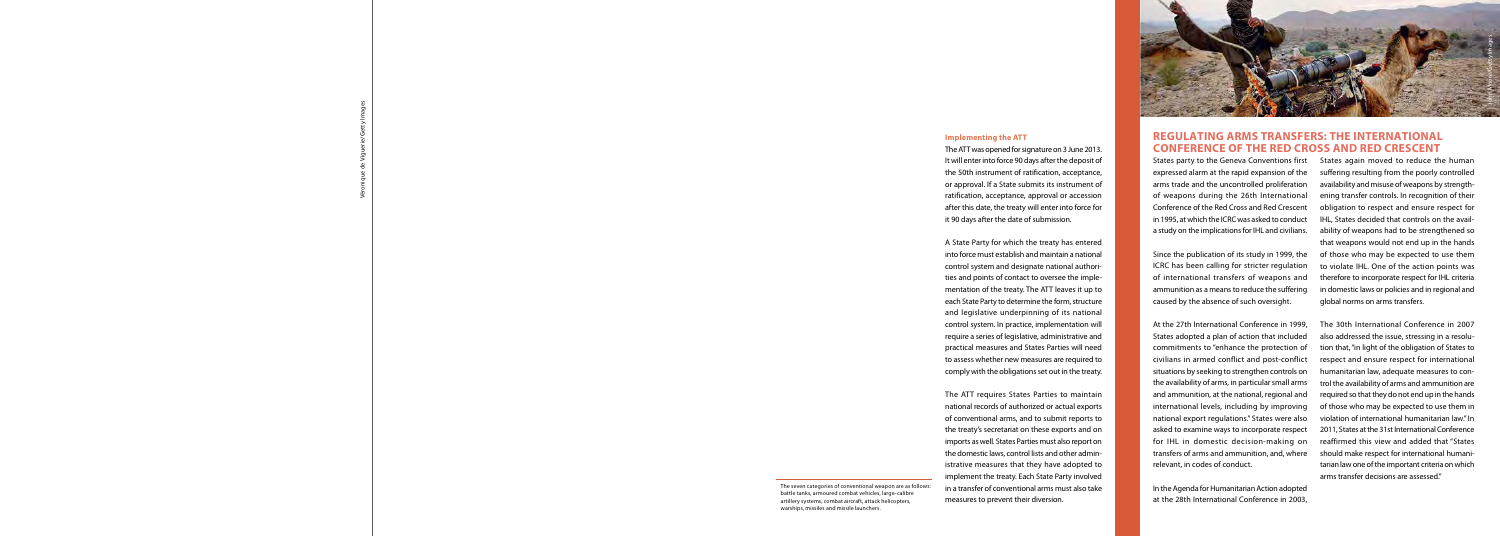

# **Towards effective implementation of the ATT**

The adoption of the ATT has created an historic opportunity to reduce the human cost of the widespread and poorly regulated availability of conventional arms.

States, National Red Cross and Red Crescent Societies and civil society all have a role to play in promoting public awareness of the consequences, in human terms, of insufficiently regulated arms transfers and in encouraging all States to implement the ATT.

## **States must be urged to:**

- sign, ratify, and implement the ATT as quickly as possible
- apply the treaty's obligations to international transfers of all conventional arms, and of ammunition, parts and components for them
- recognize their obligation to ensure respect for IHL by making certain that these arms and other items are not transferred to people who may be expected to use them to commit serious violations of IHL or international human rights law
- incorporate such requirements in existing and future domestic, regional and subregional regulations on transfers of these arms and related items.